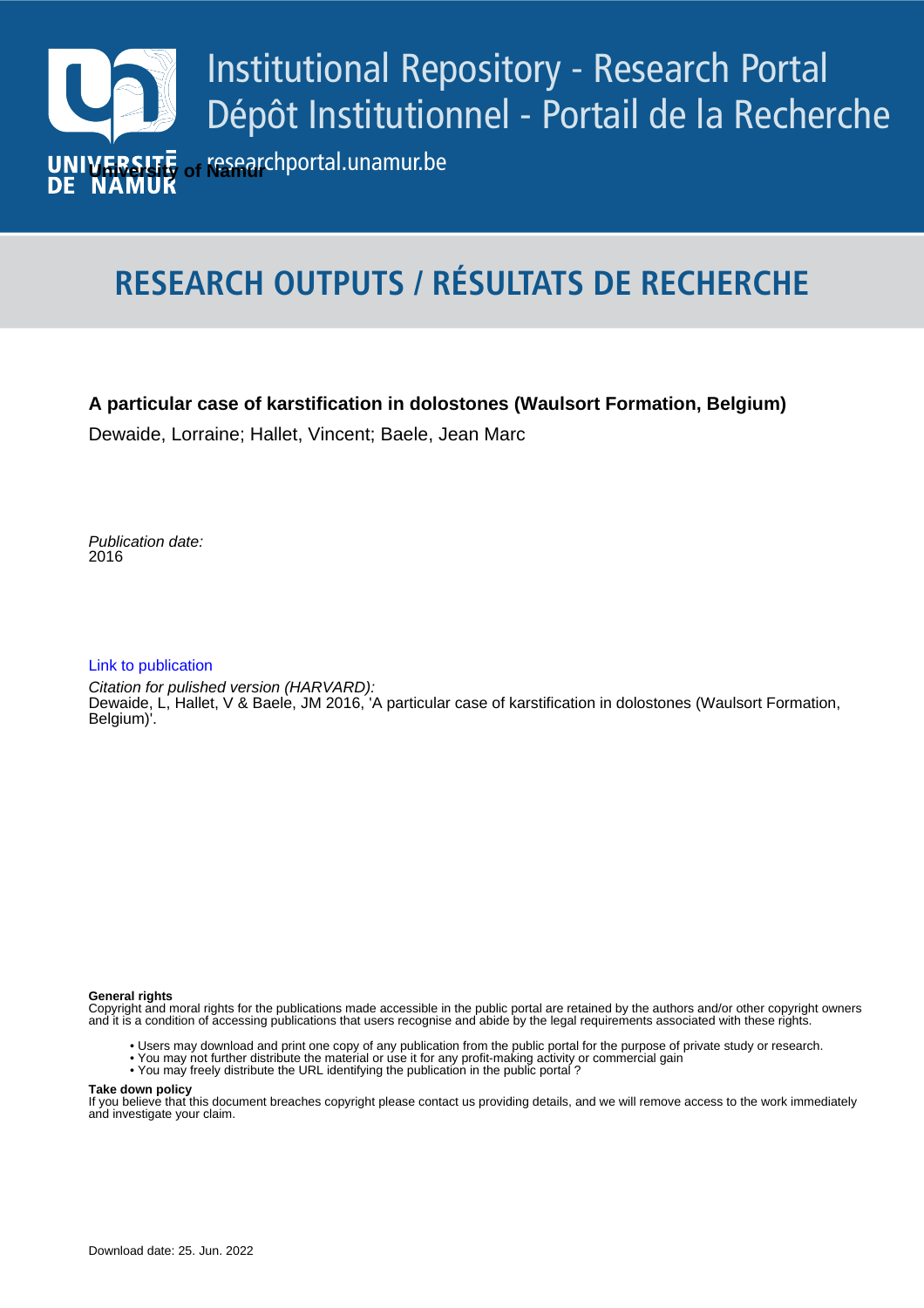# **A particular case of karstification in dolostones (Waulsort Formation, Belgium)**

The present study focus on observations that were made on the dolostones of the Wauslort Formation outcropping namely in South of Belgium. This Formation consists in lenticular deposits of several kilometers long and a few hundreds of meters in thickness. They are lime mud buildups developed in a ramp setting from Late Tournaisian to Early Visean and outcropping in several places of Northern Europe. They corresponds to massive limestones made of mainly bryozoans and stromatoporoïds. An important dolomitization affected some parts of those buildups in a very heterogeneous way.

The study started with the simple observation that on a regional scale, the Waulsort Formation is statistically more affected by karstification than the other limestone formations nearby. Consequently the question arises: why those partially dolomitized rocks are more karstified than the purer limestones nearby? Under this questioning lay interrogations about the relative solubility of limestone and dolostone, the structural and mechanical influences on karst development and the paleo-conditions in which karstification took place.

According to field observations, it seems that a majority of karst in the studied zone is developed precisely on the dolomitized sections of the buildups and that this karst is characterized by some very distinctive features. First, the cavities seem systematically developed along one or several fractures and corresponds mainly to small cavities of a few meters in extensions at a maximum. Second, although these cavities are found within dolomitized rocks, a calcitic transition zone almost systematically outlined the boundary of the cavity. This transition zone has an elongated lenticular outer shape with its major axis oriented parallel to the fracture. It consists of microcrystalline calcite and fine to coarse macro-crystalline calcite. Large calcite rhombohedra that can reach a decimeter in size can line the walls of the cavity and fracture axis. These particular karst occurences were called 'the dolostone cavity type" (fig. 1) (Dewaide et al., 2014).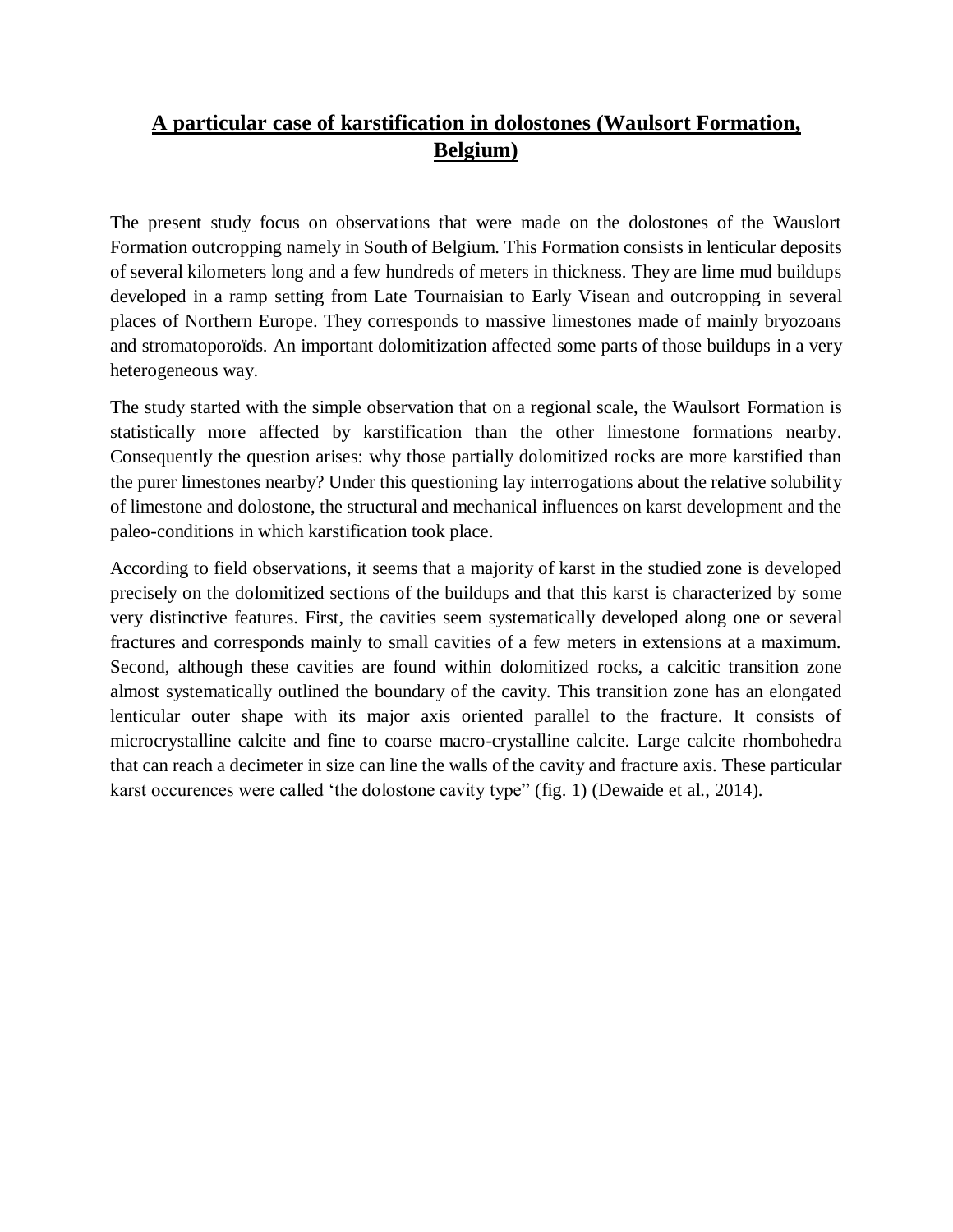

**Figure 1**. Sketch showing the main features of a typical karst cavity (C) developed in waulsortian dolostones. The cavities are surrounded by calcitic zones that contrast with the host dolostone.

Several occurences of the "dolostone cavity type" were sampled and studied in detail. Cathodoluminescence observations defined three major textures: dolomite, calcite and dedolomite. Furthermore, those texture are organized, at thin section scale, in a kind of gradient where dedolomite is the mid-term between dolomite and calcite (fig. 2). Calcite fills microcavities and seems to affect the host dolomite by dedolomitization. The dedolomitization (replacement of dolomite by calcite) is higher close to the microcavity and decreases towards the host dolomite.



Figure 2. Cathodoluminescence textures implied in the dolostone cavity type (thin section scale). Development of a gradient from a microcavity filled with calcite that seems to be pervasive into the host dolostone.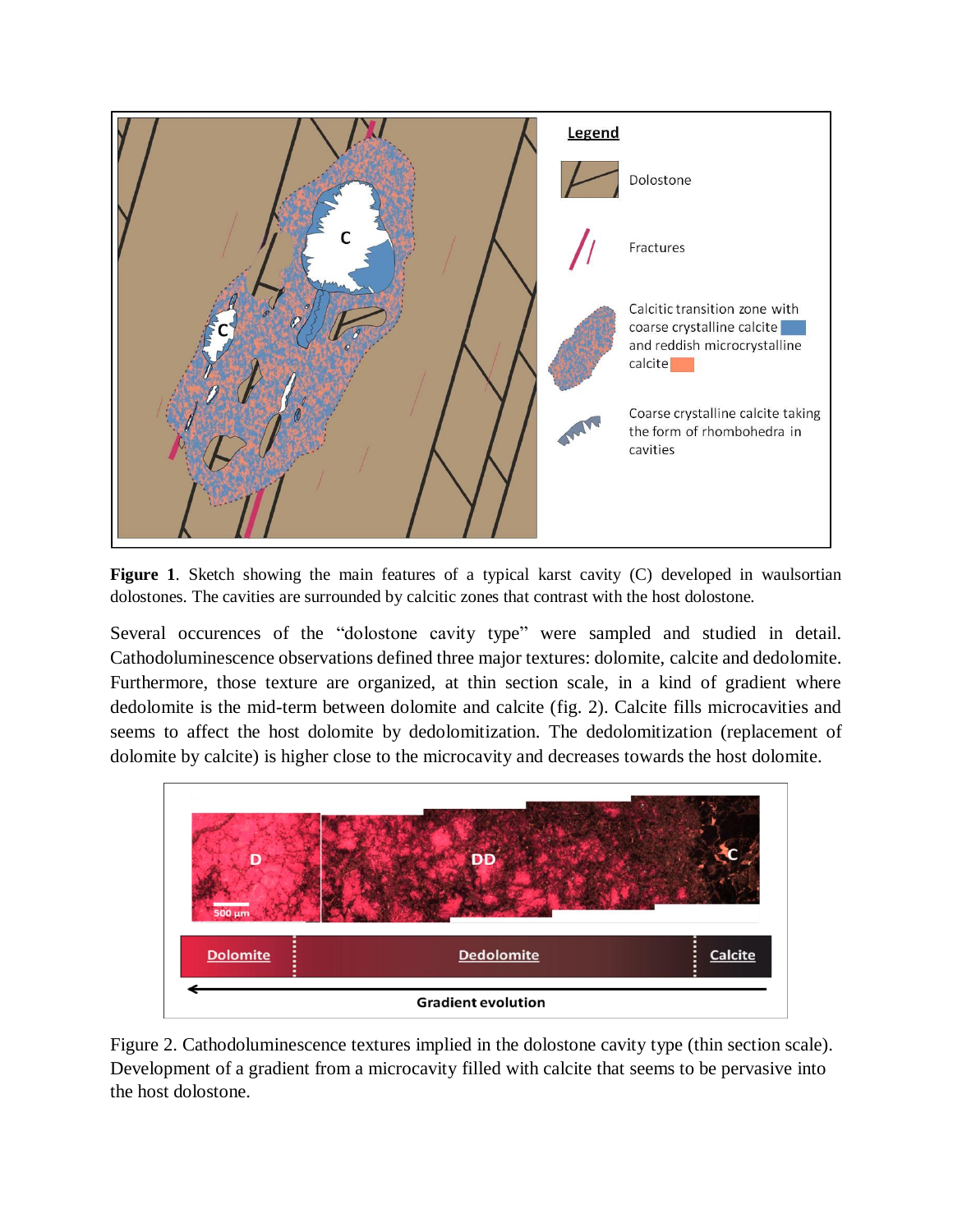Cathodoluminescence observations, along with microprobe analysis, led to the elaboration of a simplified paragenesis of the processes implied in the microscopic gradient appearance (fig 3).



**Figure 3.** Sketch of the process leading to the observed fabrics and their distribution at thin-section scale. Dissolution occurs from a fracture affecting the initial dolospar. Dissolution creates a cavity by enlargement of the initial fracture and inter- and intra-granular porosity that decreases away from the initial fracture. The corroded dolomite crystals are then entirely or partly dedolomitized through replacement. The last step consists of calcitization (void-filling) in inter- and intra-granular porosity and in the cavity. The petrographic gradient is the end result with [C] calcite in cavities, [DD] dedolomite texture, [D] dolomite.

An analogy of these microscopic processes with macroscopic events have been proposed and leads to a genetic model of the "dolostone cavity type": at first, dissolution of the initial dolostone took place along the discontinuities represented by the fracture network. Fluids penetrated the rock causing pervasive dissolution that progressed from the fractures into the rock. An heterogeneous but globally highly porous material was created and open cavities developed locally. This porous material can be compared to the "Ghost Rock" (Quinif, 1999; Quinif, 2010), whose formation is a general process of *in situ* dissolution of rocks (here dolomite) that can further evolve to more classical forms of karst. Subsequently, dedolomitization occurred by both calcite precipitation in the voids of the altered dolomite (calcitization) and direct replacement of dolomite (dedolomitization *s.s.*). In macroscopic cavities, calcite cement developed as large rhombohedra. The "dolostone cavity type" and its calcitic transition zone observable today are the final macroscopic result of the whole process (fig. 4).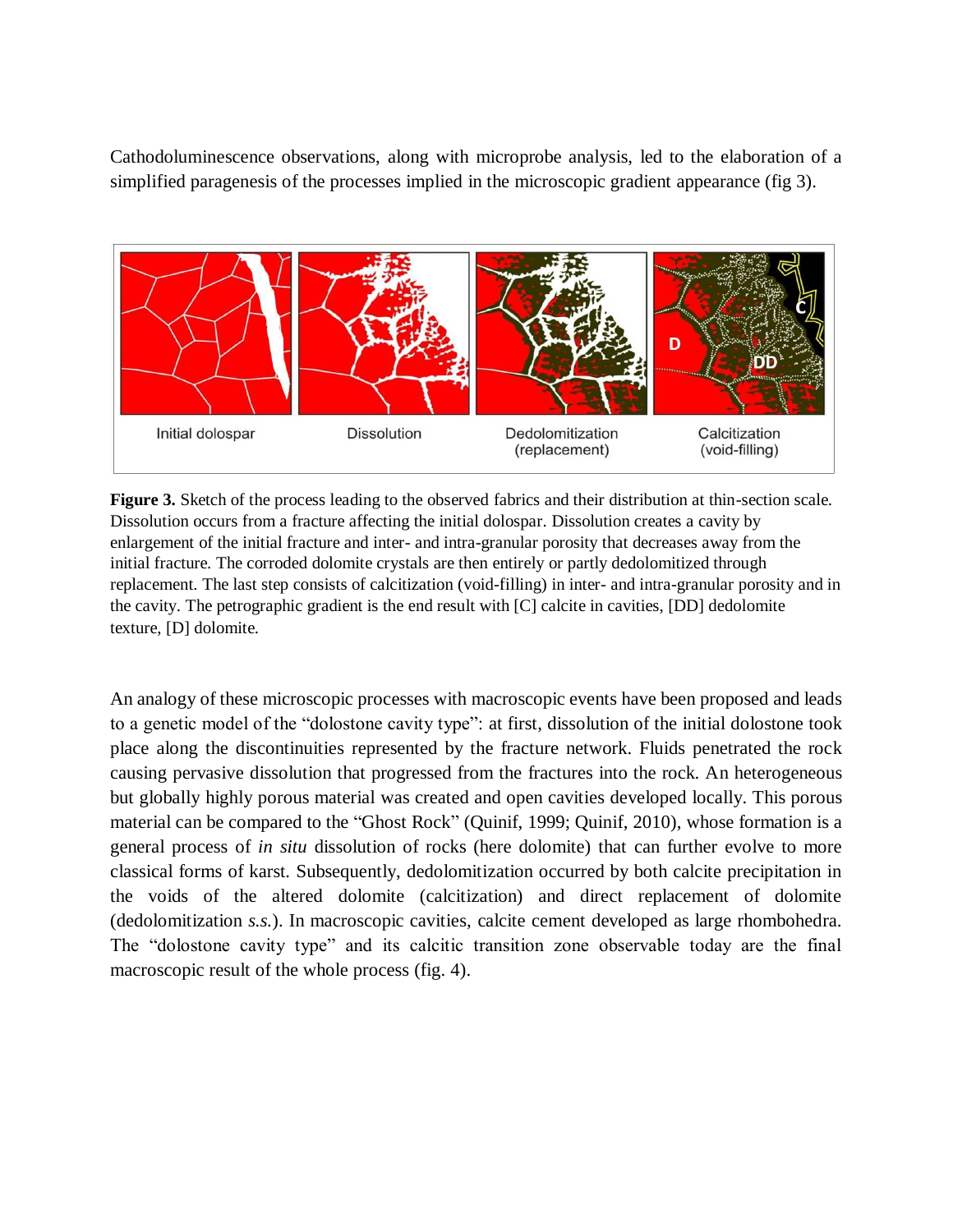

**Figure 4.** Proposed genetic model for the development of "dolostone cavity type" karst in Waulsortian mudmounds. (A) Initial dolostone, crudely stratified. A fracture network developed parallel to the stratification. (B) Creation of porosity and cavities [C] by heterogeneous dissolution of the dolostone. Porosity is preferentially developed along fractures. (C) Replacive dedolomitization of the altered dolostone occurs from the porosity development. (D) Final step with calcitizing fluids precipitating in the residual porosity (cementation). Calcite rhombohedra grew in the largest voids (cavities) but the latter were not completely filled so that residual karstic cavities are observable today. (E) Comparison with field observation (the dedolomite/calcite zone [DD-C] is outlined).

Dolomite dissolution, calcite replacement (dedolomitization *s.s*.) and calcite cementation leading to the actual "dolostone cavity type" and its major features correspond to distinct processes that require a change in fluid chemistry and/or flow regime. These changes could have happened in a large range of environments from burial conditions to subaerial exposure. The investigations that are currently leaded aim to precise the paleo-environment in which these processes took place and the timing of those.

So far, fluid inclusions and oxygen and carbon isotopes analysis have shown that the waulsortian dolostone has a deep burial origin while the dedolomitization and the calcite cementation stage seems to be linked to meteoric water. The dolomite dissolution step is more difficult to insert in the paragenesis but it could have intervene at a very early stage after dolostone diagenesis. The reason of this massive dolostone dissolution could be linked to a certain instability of the initial dolomite crystals. Indeed, microprobe analysis of dolomite samples involved in the dolostone cavity type show that the dolomite has a non-stoichiometric composition. This slight instability could have initiated the dissolution of dolomite by fluids that were probably sur-saturated with respect to calcite given the largely lime-dominated surrounding environment.